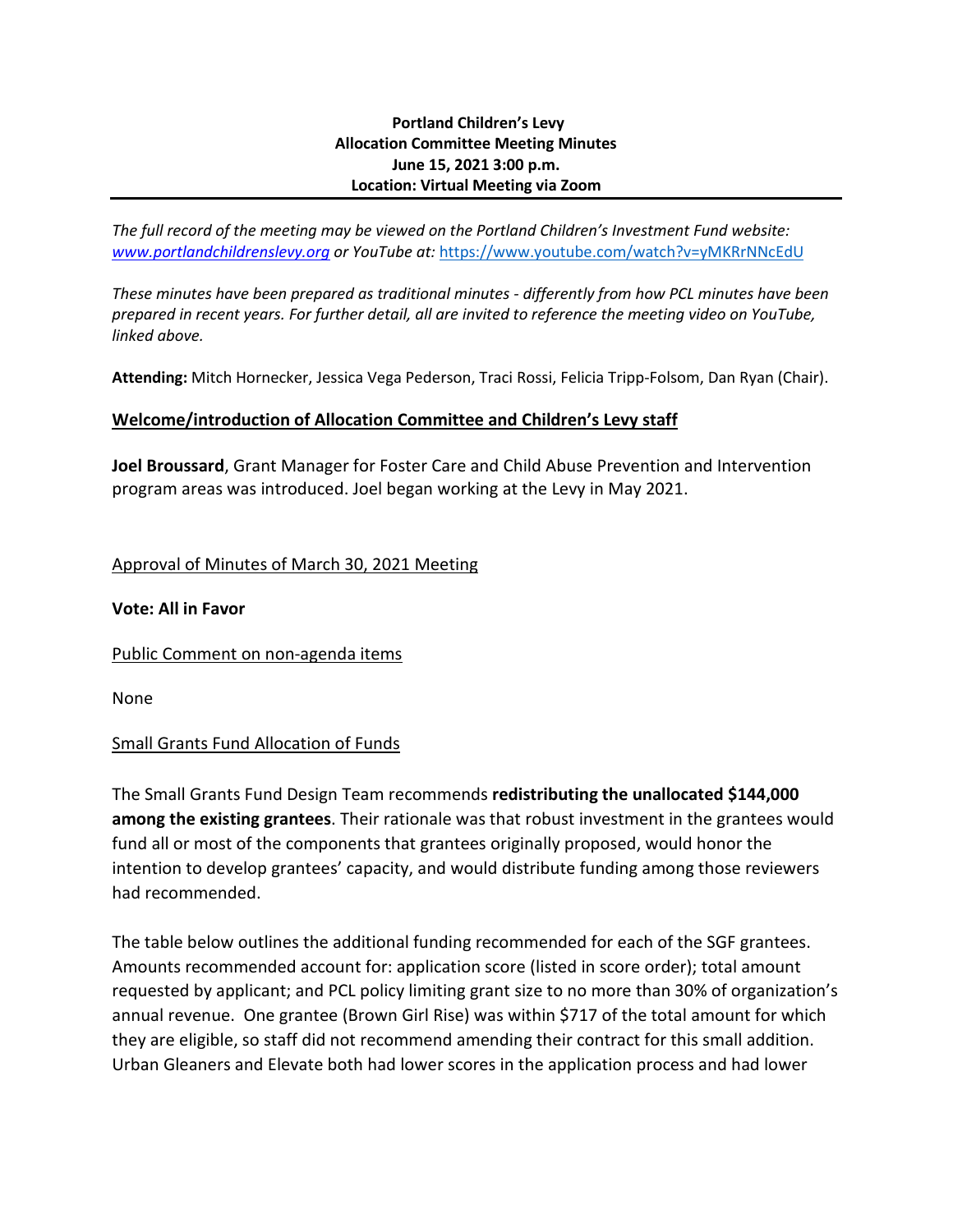percentages of their request awarded. The funding recommendations bring them closer to their original requested amounts, but do not provide their full request.

| <b>Grantee Name</b>                            | <b>Current 3-</b><br>year Funding<br>Award | <b>Add'l Funding</b><br>(distribution of<br>declined grant) | Recommended<br><b>Revised 3-year</b><br><b>Total Funding</b> | <b>Original 3-year funding</b><br>requested<br>or Total eligible* |
|------------------------------------------------|--------------------------------------------|-------------------------------------------------------------|--------------------------------------------------------------|-------------------------------------------------------------------|
| A.Y.C.O.                                       | \$156,000                                  | \$22,773                                                    | \$178,773                                                    | \$178,773 (total eligible*)                                       |
| Camp Elso                                      | \$157,000                                  | \$23,000                                                    | \$180,000                                                    | \$180,000                                                         |
| Portland Tennis & Ed.                          | \$157,000                                  | \$23,000                                                    | \$180,000                                                    | \$180,000                                                         |
| <b>Brown Girl Rise</b>                         | \$57,000                                   | \$0                                                         | \$57,000                                                     | \$57,717 (total eligible*)                                        |
| Elevate Oregon                                 | \$144,000                                  | \$26,744                                                    | \$170,744                                                    | \$180,000                                                         |
| Ethiopian & Eritrean<br>Cultural Resource Ctr. | \$85,000                                   | \$21,748                                                    | \$106,748                                                    | $$106,748$ (total eligible*)                                      |
| Urban Gleaners                                 | \$100,000                                  | \$26,735                                                    | \$126,735                                                    | \$180,000                                                         |
| <b>TOTAL</b>                                   | \$856,000                                  | \$144,000                                                   | \$1,000,000                                                  | \$1,137,273                                                       |

The following representatives from Small Grants Fund Grantees testified in support of the proposal:

### **Wendy Soriano-Valencia** from **Portland Tennis and Education**

### **Maricela de Jesus-Martinez** from **Portland Tennis and Education**

### **Ashely Hess** from **Urban Gleaners**

### Vote for Proposed Additional Funds for Small Grants Funds

#### **Vote: All in Favor**

# **The proposal was approved as proposed.** *The new grant amounts are shown in the table above.*

### Grantee Partner Reflections

PCL's Community Engagement report by **Empress Rules Equity Consulting**, and **PSU's** report on improvements to PCL grantmaking process, encouraged PCL to help foster relationships between the Allocation Committee and PCL grantee partners. In response, PCL staff plans to dedicate a portion of each Allocation Committee meeting to hearing from grantee partners. Since FY20-21 created exceptional circumstances for grantees and they rose to the challenge, the agenda includes time to hear from four programs: hunger relief grantees, **IRCO's** Hunger Relief Services and **Neighborhood House's** Food Pantry; and after school grantees, **Oregon MESA** and **El Programa Hispano Católico**.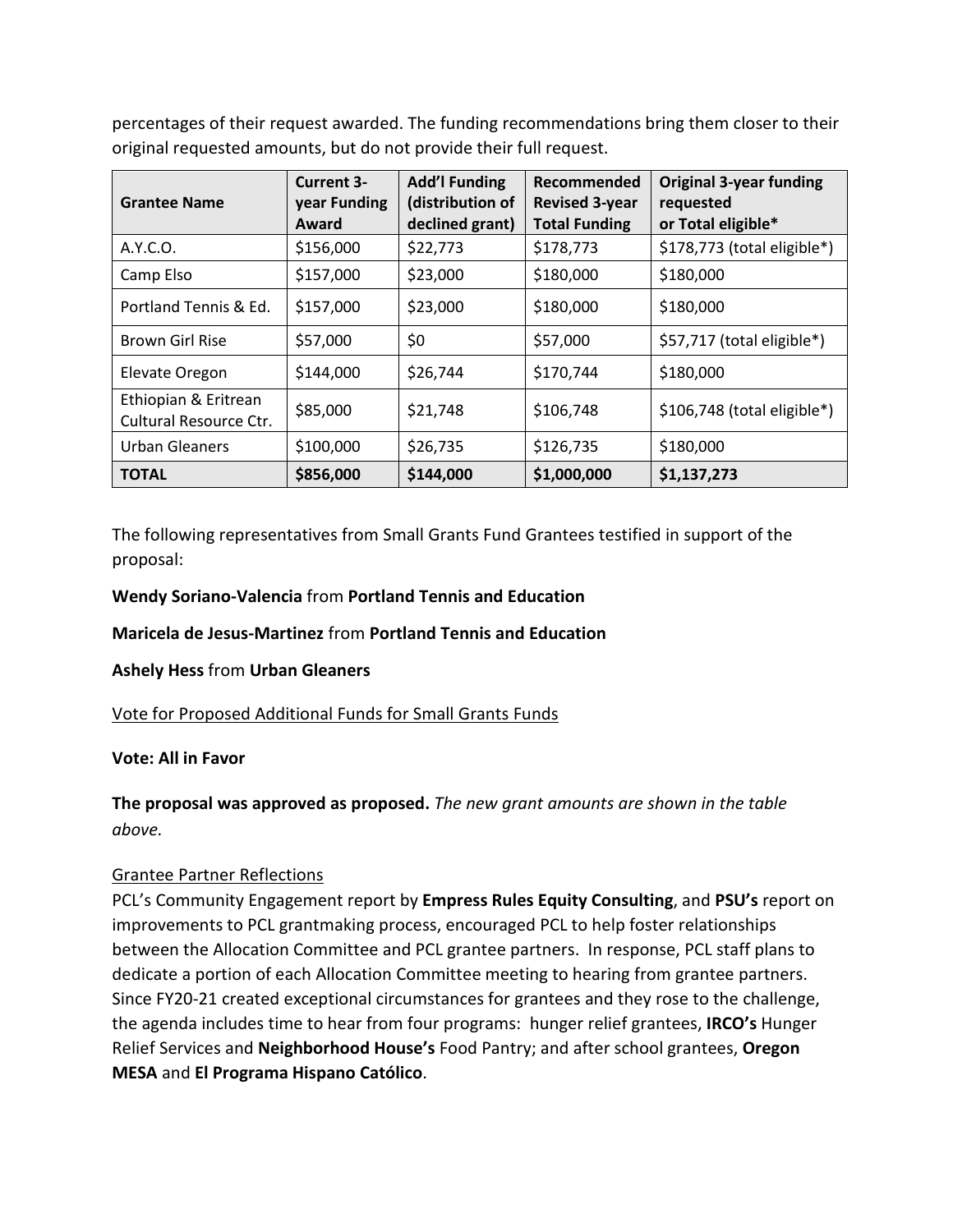PCL staff will offer this opportunity to all grantees and will try to arrange for four to five grantee partners to speak per meeting.

The following representatives from grantee organizations addressed the committee:

## Hunger Relief Program Grantees

**Ginny Scelza, Program Supervisor,** from the **IRCO** SUN Initiative Hunger Relief Program

**Utica Abdulla,** from **IRCO -** P3 Resource Navigator at Sacramento Elementary in Parkrose School **District** 

**Jacqui McDougal**, from **IRCO** - P3 Resource Navigator at Ventura Park Elementary **in David Douglas School District**

**Jim Cooper**, Food Pantry Manager form the **Neighborhood House** Food Pantry program

## After School Program Grantees

**Dr. Tong Zhang**, Executive Director of **Oregon MESA at PSU**

**Sarai Rodriquez,** Youth & Family Engagement Program Manager from **El Programa Hispano Católico**

## **Training and Technical Assistance for Grantee Partners**

The authorizing language of Children's Levy includes at least 90% funds granted be in a competitive process, and up to 10% can be granted in a non-competitive process for 3 purposes:

- 1) Special initiatives addressing multiple program areas.
- 2) Quality improvement supports, training and technical assistance (TA) for funded programs.
- 3) Improving systems that affect children and the organizations serving them.

In November 2019 when decisions were made to apportion projected revenue toward program area allocations, the Allocation Committee agreed to set aside \$1 million toward training and TA for grantees. Staff intended to propose a training plan in the spring 2020 after grantmaking was done. The pandemic interrupted and we pause our training planning wanting to be cautious on revenue.

In March 2021, we briefed the Allocation Committee on updated revenue projections. We anticipate that revenues will cover grants as projected pre-pandemic and we can allocate \$1 million for training and TA.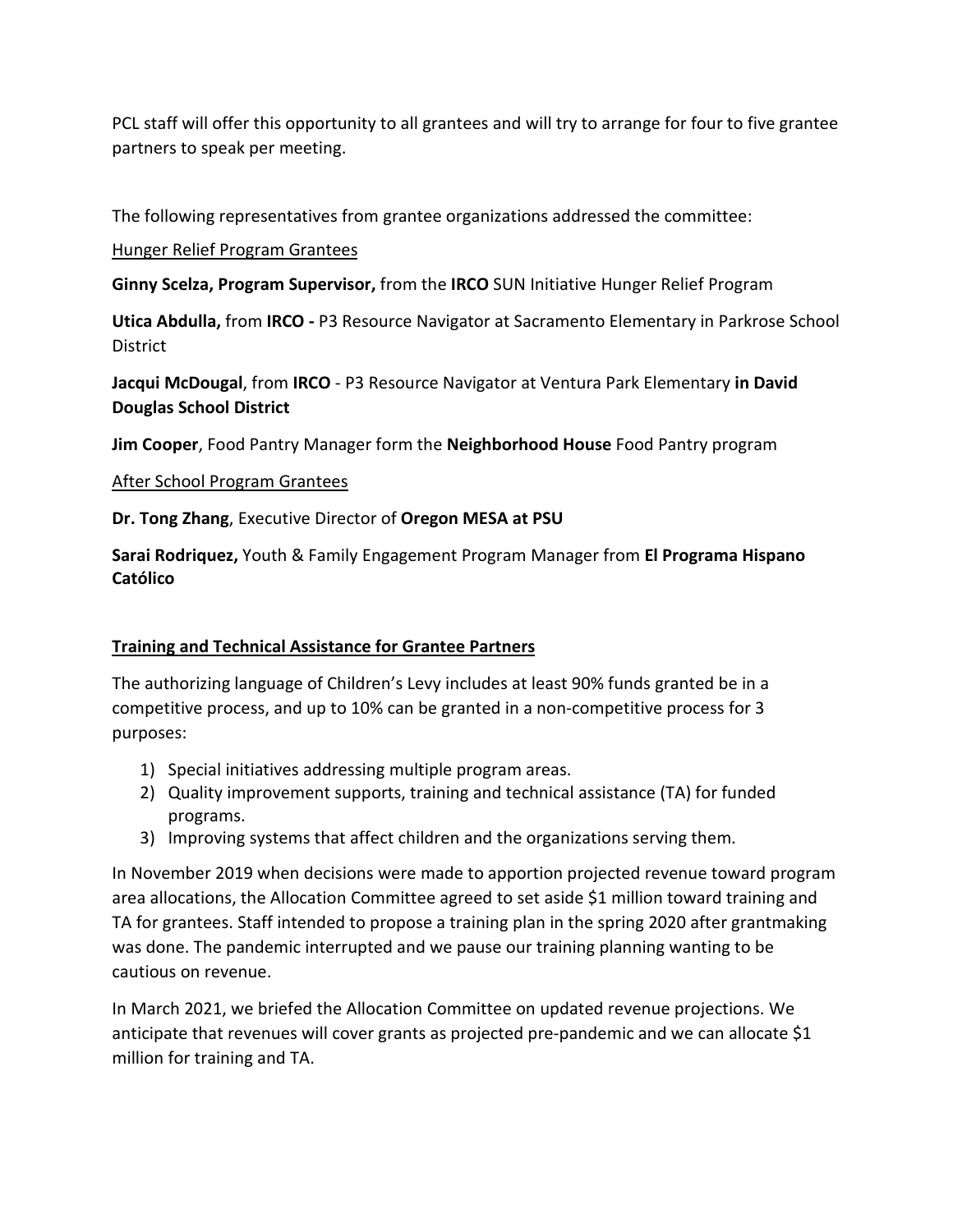The Levy staff is moving forward with planning by surveying grantees for training needs and priorities. Preliminary results so far with 61 of 85 large grantees responding and small grantees needs identified already.

Here are the priorities that have been identified in the survey:

- Trauma informed care
- Equity, Diversity, Inclusion
- youth development practices
- evaluating program impact
- child/brain development and parenting
- role of culture in mentoring

Some specific mentions: anti-racism/anti-bias, youth mental health, navigating/understanding child welfare system including its history & inequities, supporting youth w/ disabilities, understanding & managing child behavior, and computer skills like Excel.

Priorities for training be culturally relevant, offered in Spanish; one-time workshop and series

Staff will dig deeper and do analysis of data, seek further input from grantees, and formulate plans. We will return to the Allocation Committee in the fall with topics, potential trainers/consultants, and estimates of costs.

## **Building Participatory Practices**

In the Spring of 2019, there were recommendations from Community Engagement report and PSU Grantmaking Improvement report to create a community advisory committee.

The Community Engagement report framed their recommendation, "methods and best practices for Portland Children's Levy to connect with the community and take concrete steps toward ending historical inequities." That report suggested the committee's role be to provide support with achieving outcomes, funding recommendations, and to hold the Levy accountable.

PSU grantmaking report similarly noted that Allocation Committee bylaws allow for creation of subcommittees, and for role, "to increase Community voice and representation in the Allocation Committee's work."

During March 2021 Allocation Committee meeting we shared feedback from Small Grants Design Team around need to create an advisory to guide that work. They piloted some key participatory elements around grantmaking process: application questions, scoring criteria, non-written interview component, balancing value of application/interviews, making funding recommendations.

PCL staff taking feedback to heart, looking at how committee could advise key PCL processes: reporting and performance, and PCL grantmaking.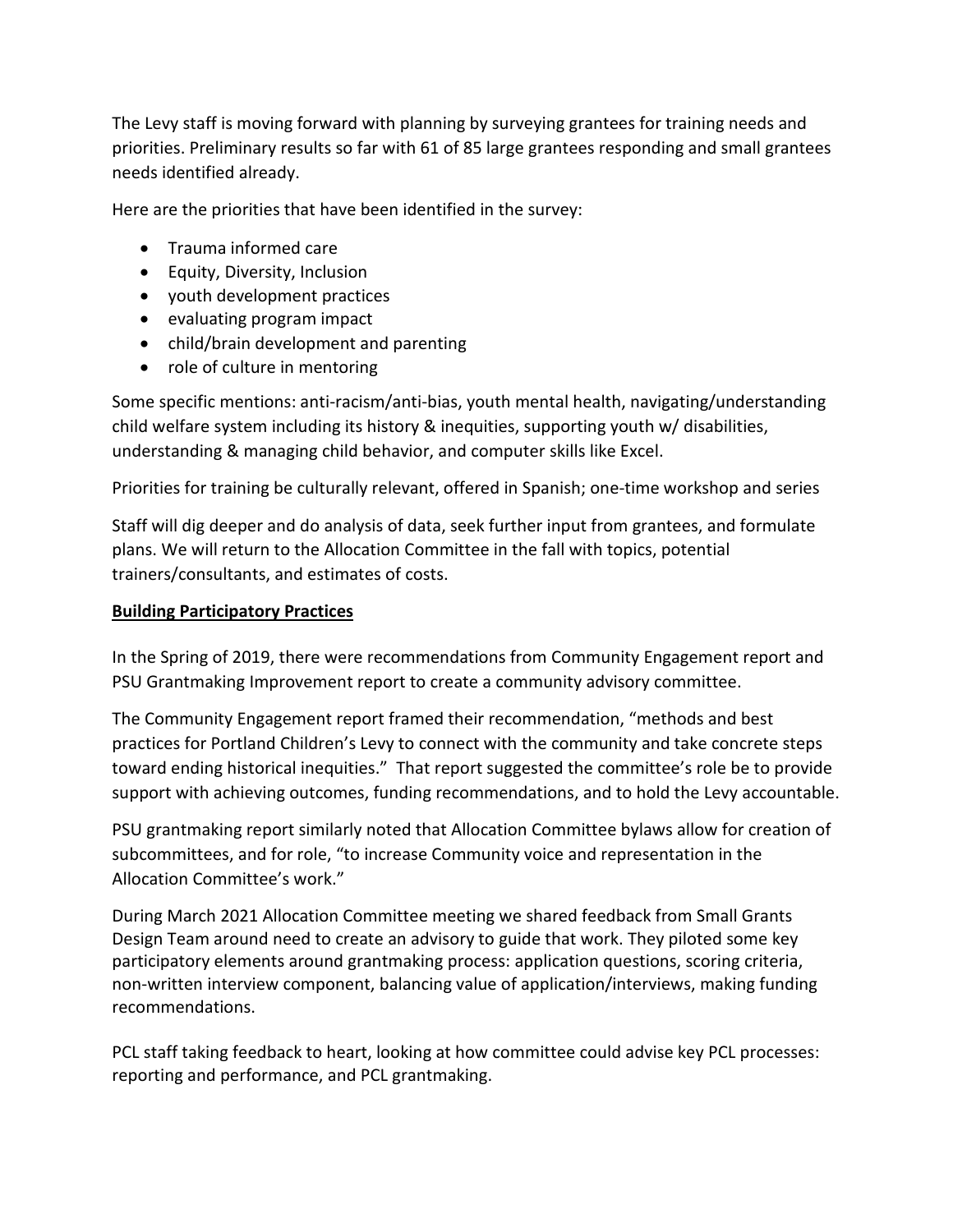WE know we are a few years out from the next grantmaking process, but we are interested in learning how we can improve our reporting and performance work. This fall, after grantees submit reports, staff will survey/consult them for feedback on what's working with reporting, what isn't, other ways to show impact. If we had an advisory committee, we could bring content like this with key questions about changes to make/why. We could then bring recommendations to Allocation Committee for consideration.

We are looking to other models like Portland Clean Energy Fund and Pre-School for All and their advisory structures. WE are trying to learn more about participatory grantmaking processes overall.

## *So, we are bringing questions to the Allocation Committee: What priorities you have for an advisory committee - its role, membership, relationship to the Allocation Committee?*

Traci Rossi asked about how the staff selected the models (Pre-School for All and others) and what features were appealing in those selections.

McElroy: Preschool for All has created a participatory process and created an advisory committee. It was intentionally created. Portland Clean Energy Fund has four advisory subcommittees. We are also considering what we can manage as a small staff.

Commissioner Vega Pederson mentioned that the Preschool for All advisory committee is based on other existing advisory committees at the County.

Commissioner Ryan asked what problem is being solved by this process or what best practice is.

McElroy: This is a movement toward shared power and shared decision-making. Moving the advising beyond the staff perspective and seeking to be responsive to the community.

Bridgeman-Bunyoli: Participatory processes allow us to invite the communities who are served by the programs to help shape the programs.

Ryan: This process will lead to change. I just want it to be clear that it may be uncomfortable.

Tripp-Folsom: I think it is important to emphasize that this will be a participatory process. Similar to the Small Grants Fund process, participation and outcomes should be clear. It can be difficult to achieve. I believe that these types of committees can allow more engagement and support for the Children's Levy.

Vega Pederson: It is important to be clear on the role of the committee. Also, we need to be thoughtful about who is on the committee – appropriate level of closeness to the communities and services. Some kind of compensation or stipend will be important.

There is agreement among committee members that some compensation is important.

Hornecker: I want to be clear that we also have volunteer reviewers which adds a new layer of community participation. I agree we need to be clear on what we are asking the new advisory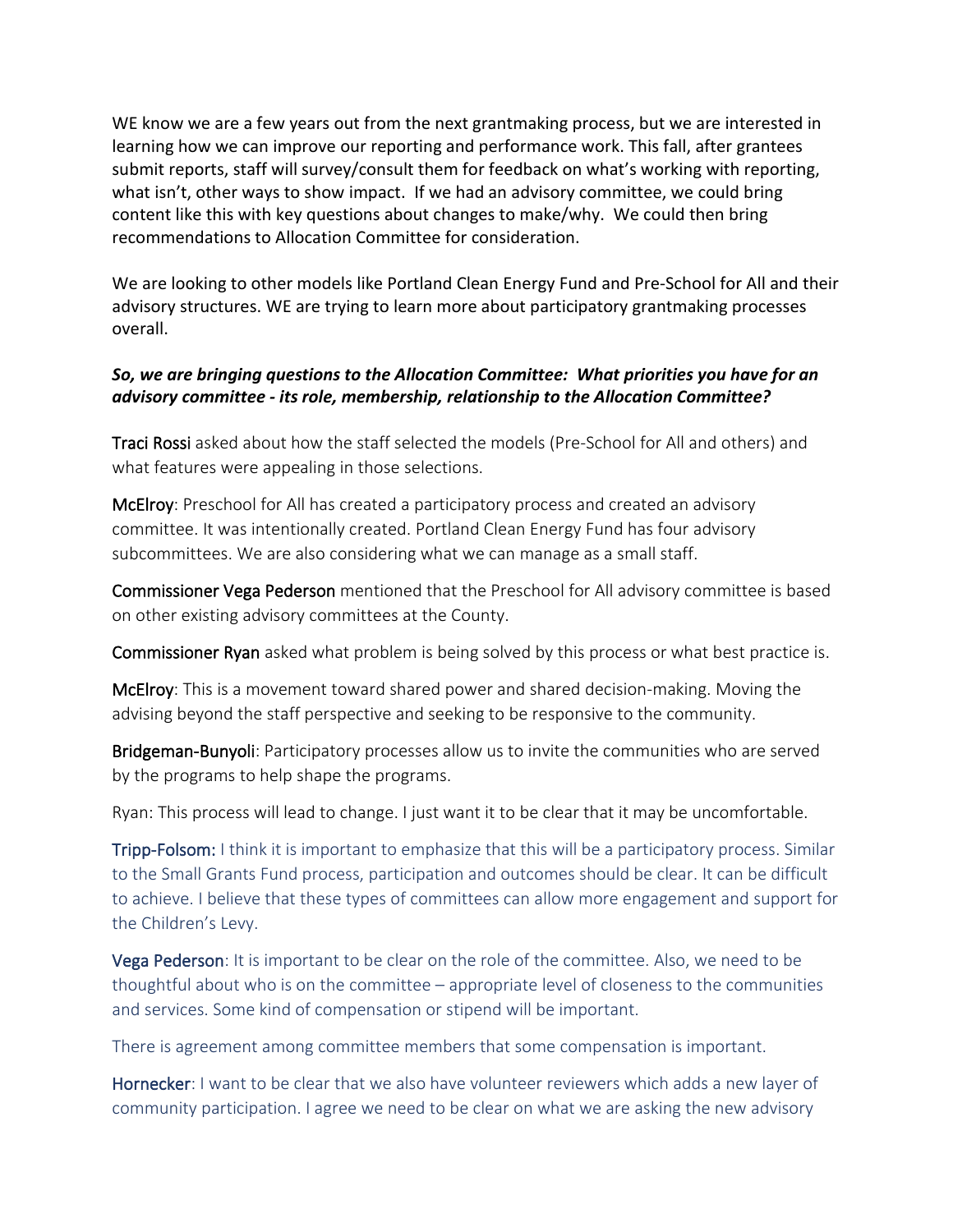committee to do. I am glad we are talking about it. We do need to keep in mind the constraints of the ballot measure as well.

#### **Themes in Allocation Committee member feedback sessions**

Staff met individually with each member of the Allocation Committee to gather input on: staff communication with members; members' perspective about Levy reporting/accountability, and about other large issues in long term. Will present summary and pose questions for discussion.

Overall, members each indicated **staff's communication** with them generally works.

- One noted wanting more discussion of staff recommendations prior to making decisions,
- another noted committee could work more on being comfortable disagreeing with each other.
- 2 noted wanting more visual info (pictures, videos) at meetings.

**Committee role in oversight/accountability**- more range of perspectives among members.

- 2 think AC should focus more on programs achieving intended outcomes, and less on outputs (less on # served, amount of service, participation).
- 2 think important assure grantees can comply with grant agreements and review data toward that end.
- 2 noted data important, but also want other ways to show impact like stories, and want to understand barriers to success.
- 1 wants to be sure not punitive in our oversight and accountability
- 1 wants to make sure we're working with grantees to create reporting requirements that they find useful.

*Discussion: In light of these differences in members' perspectives, what common value(s) do you as a committee share about your collective role in oversight/accountability? What do your shared values suggest about your collective priorities for gauging Levy performance?*

**Vega Pederson**: We want our grantees to be successful both in service delivery and in complying with our requirements. I love the suggestion that we should work with grantees to create reports that are useful to them as well.

It was nice to hear from multiple grantees in two areas at once today.

**Rossi**: Our nonprofits truly have much expertise. I agree that partnering with them to define what data is important and useful. Trust based philanthropy is a great model. The nonprofits can help inform us. I like lifting up the trust level in this process.

**Tripp-Folsom**: I see this as an opportunity to create collaborative partnership to serve our most vulnerable children. It is not an easy grant process to get funded by the Levy. We have to find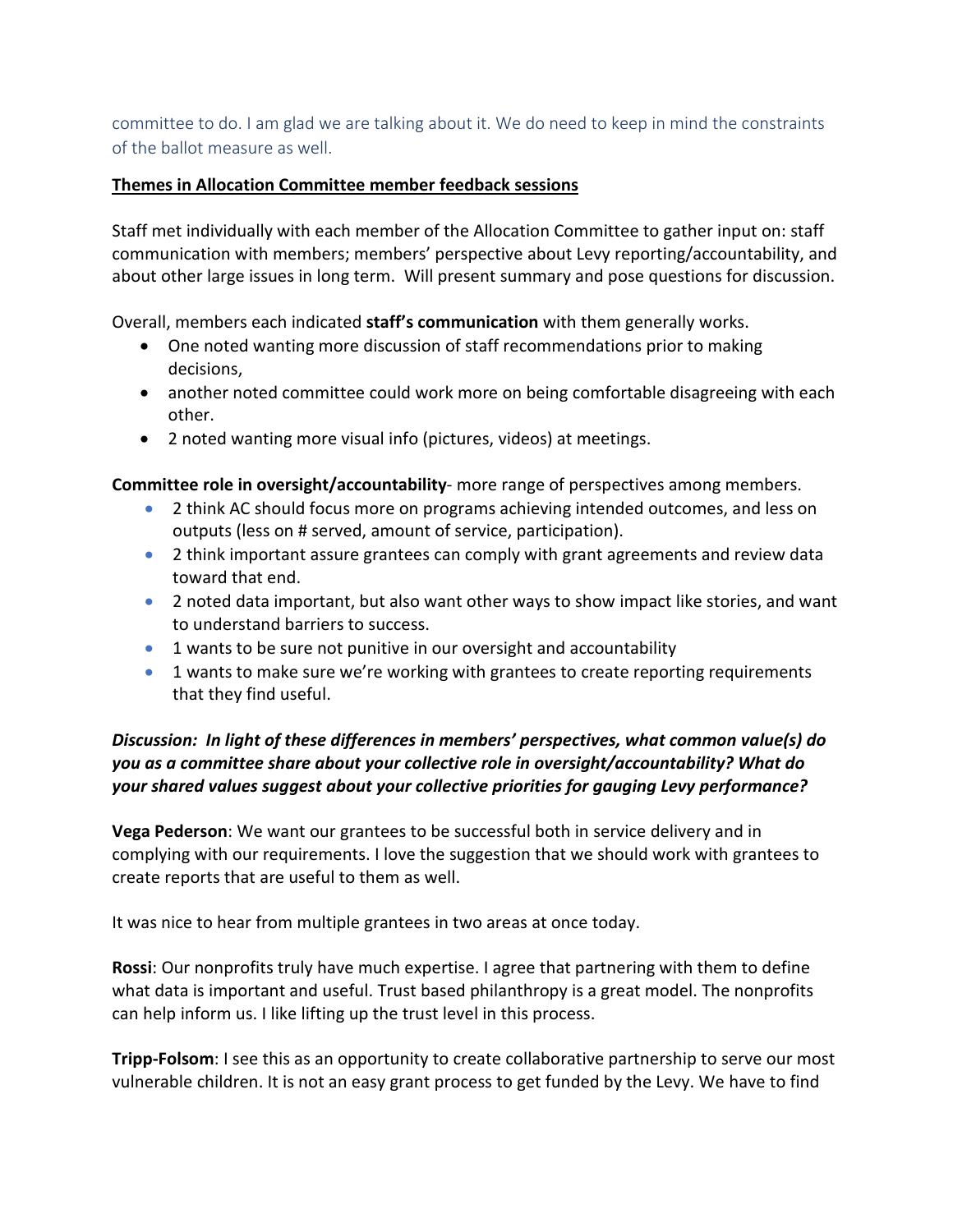the balance of reporting and storytelling moments. Yes, we have data for contractual obligations, but we also have information to show creativity and resourcefulness.

I see us turning our wills to best utilize the resources to support the grantees to achieve their goals, which are in line with our goals. I would like to see us be creative coming out of this pandemic.

**Ryan**: Thank you Felicia for your comments. There is a shared value about taking that wall down. We all want to have accountability on our end as well. I appreciate that we are being adaptable in how to get impact.

I am interested in us knowing how deep and far you go with service. Understanding impact is a shared dialogue. Wisdom is on the ground. I think we are on the right track to getting access to that wisdom.

### **Priorities for PCL Change**

Thinking ahead, 3 members noted as Preschool for All rolls out, it could open opportunity to reallocate funds that PCL currently spends on PreK. Different members had different priorities for the use of those funds

- 1 member was interested in supporting age 18-24 around career readiness and pursuits
- 1 member was interested in expanding small grants to provide more orgs access to Levy funds and build capacity to support communities
- 1 member wants to support emerging mental health needs and combat gun violence
- 1 wondered how PCL could connect w/ Metro Housing Bond for homelessness prevention.
- 2 wondered if PCL should pivot priorities toward homelessness, mental health, gun violence in response to pandemic
- 1 member wonders whether the Levy should focus resources more narrowly for bigger impact.

### *Discussion: What your reflections on this range of priorities? Any proposed next steps?*

**Tripp-Folsom:** I was interested in focusing on the small grants fund. There are many organizations that will never be eligible for large grants funding unless they get capacity building to get there. I am happy that we are building capacity to serve our community through our small grants fund. In the past, they could not have accessed Levy resources.

**Hornecker**: There are some tensions. We have this unspoken obligation to scale. We have an impulse to serve as many kids as we can. There may be natural tensions with small grants or fewer grants. There may be no right answer. It is a good conversation to have.